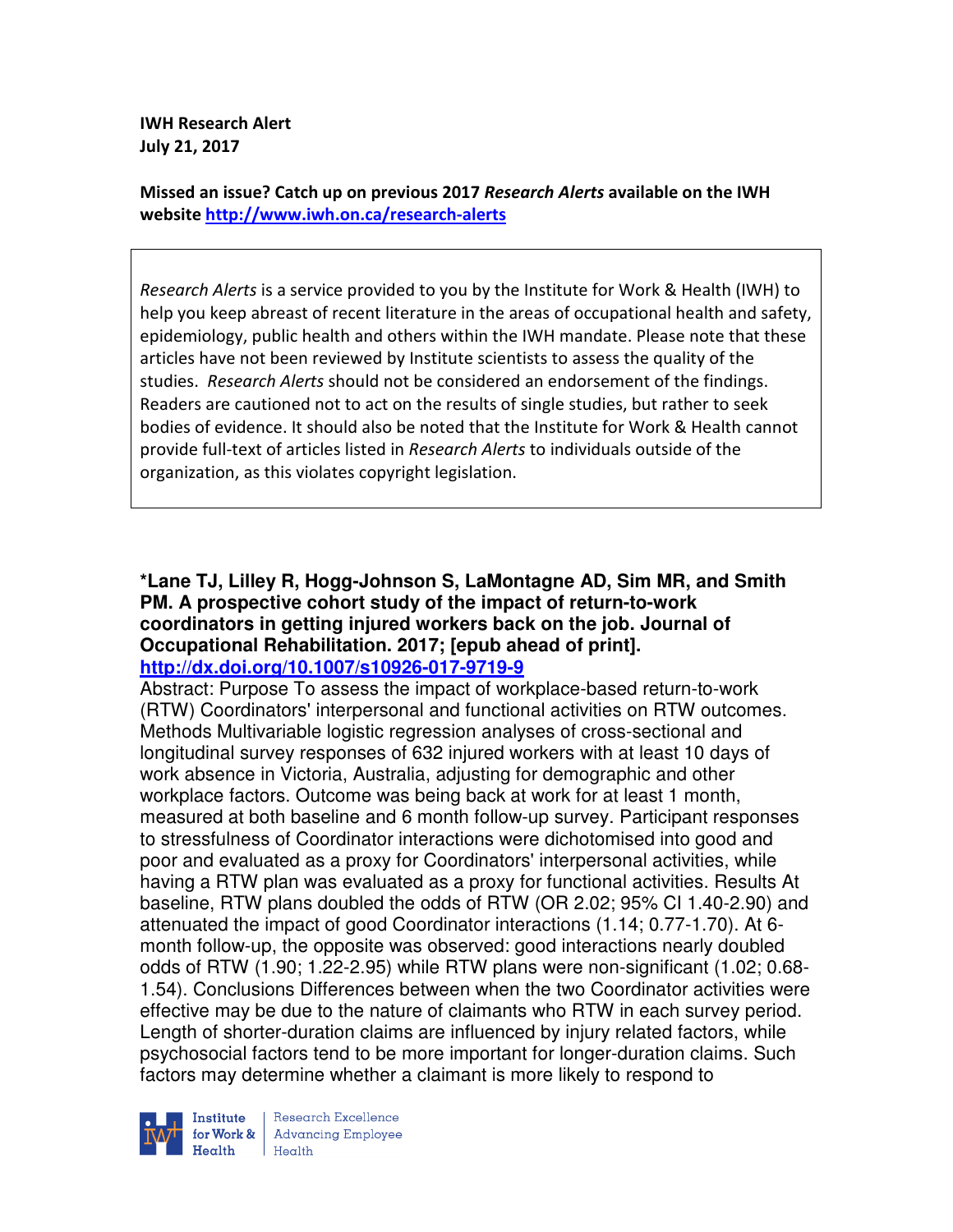Coordinators' functional or interpersonal activities. The findings have important implications for increasing Coordinator effectiveness

# **Bethancourt J. Fall protection: overcoming misconceptions in residential construction. Professional Safety. 2017; 62(3):58-64. [doi unavailable on July 21, 2017]**

**Comper MLC, Dennerlein JT, Evangelista GDS, Rodrigues da Silva P, and Padula RS. Effectiveness of job rotation for preventing work-related musculoskeletal diseases: a cluster randomised controlled trial. Occupational and Environmental Medicine. 2017; 74(8):545-552. http://dx.doi.org/10.1136/oemed-2016-104077** 

Abstract: OBJECTIVE: Job rotation is an organisational strategy widely used on assembly lines in manufacturing industries to mitigate workers' exposure so as to prevent musculoskeletal disorders. This study aimed to evaluate the effectiveness of job rotation for reducing working hours lost due to sick leave resulting from musculoskeletal diseases. METHODS: The design consisted of a 1-year cluster randomised controlled trial with a blinded assessor. Production sectors of the textile industry were randomised to intervention and control groups. Both groups received ergonomic training. The intervention group performed a job rotation programme. The primary outcome measure was number of working hours lost due to sick leave as a result of musculoskeletal disease (ICD-10). The secondary outcome measures were musculoskeletal symptoms (Yes/No), risk factors for musculoskeletal diseases (0-10), psychosocial factors and fatigue (0-100), general health (0-100), and productivity (0-10). All secondary outcomes were measured at baseline and 12-month follow-up. RESULTS: At the 12-month follow-up, both groups showed an increase in the number of working hours lost due to sick leave for musculoskeletal disease. There was no significant difference between the job rotation intervention group (mean deviation -5.6 hours, 95% CI -25.0 to 13.8) at the 12-month follow-up and the control group. There were no significant differences between groups for the secondary outcomes (p>0.05). CONCLUSIONS: The job rotation programme was not effective in reducing the number of working hours lost due to sick leave, decreasing the prevalence of musculoskeletal symptoms, or improving perception of musculoskeletal pain and workplace risk factors, psychosocial risk factors and productivity. TRIAL REGISTRATION NUMBER: NCT01979731

## **Cheng WJ and Cheng Y. Night shift and rotating shift in association with sleep problems, burnout and minor mental disorder in male and female employees. Occupational and Environmental Medicine. 2017; 74(7):483-488. http://dx.doi.org/10.1136/oemed-2016-103898**

Abstract: OBJECTIVES: Shift work is associated with adverse physical and psychological health outcomes. However, the independent health effects of night work and rotating shift on workers' sleep and mental health risks and the potential gender differences have not been fully evaluated. METHODS: We used data from a nationwide survey of representative employees of Taiwan in 2013,



Institute | Research Excellence<br>| for Work & | Advancing Employee<br>| Health Markov  $H_{\text{eath}}$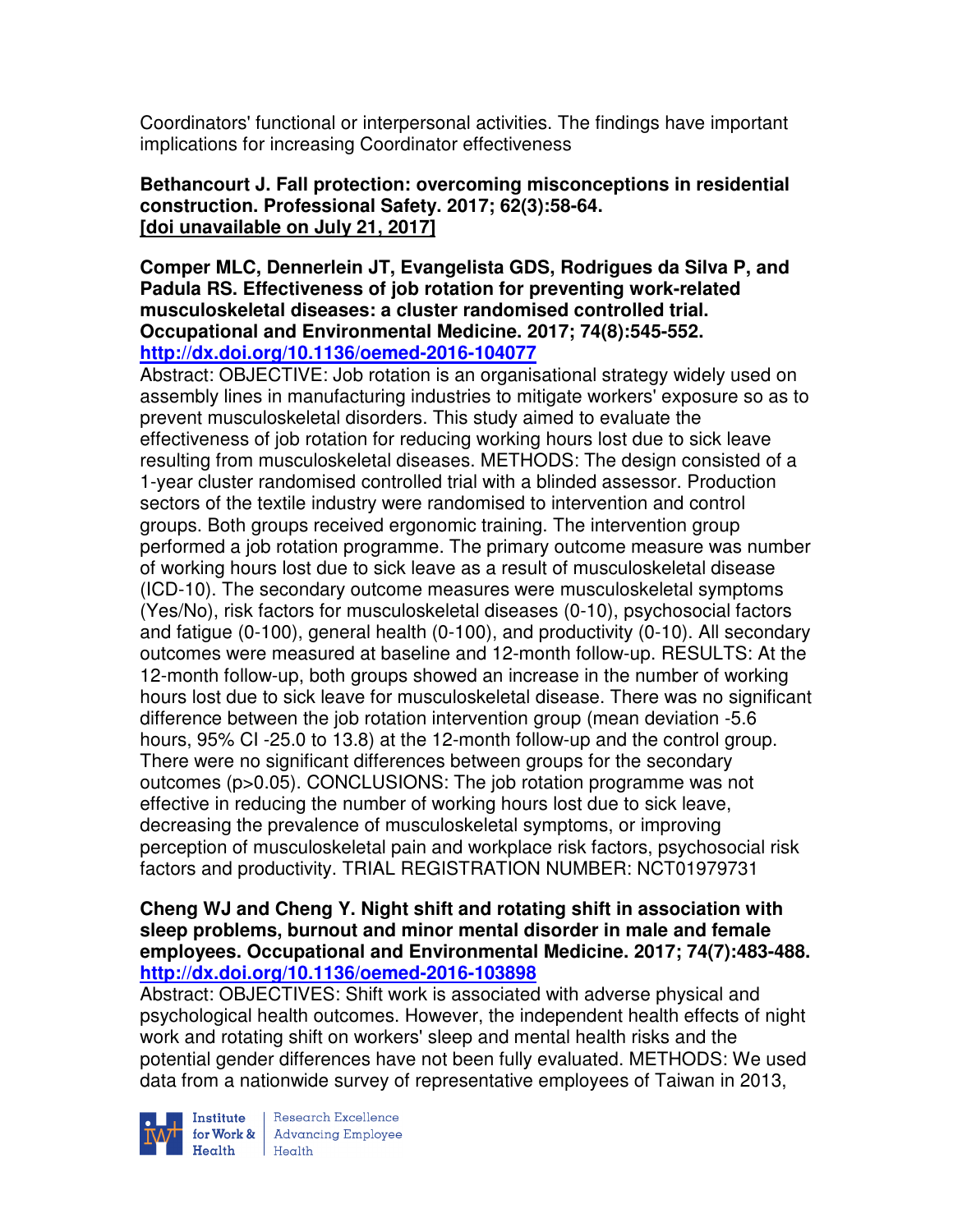consisting of 16 440 employees. Participants reported their work shift patterns 1 week prior to the survey, which were classified into the four following shift types: fixed day, rotating day, fixed night and rotating night shifts. Also obtained were self-reported sleep duration, presence of insomnia, burnout and mental disorder assessed by the Brief Symptom Rating Scale. RESULTS: Among all shift types, workers with fixed night shifts were found to have the shortest duration of sleep, highest level of burnout score, and highest prevalence of insomnia and minor mental disorders. Gender-stratified regression analyses with adjustment of age, education and psychosocial work conditions showed that both in male and female workers, fixed night shifts were associated with greater risks for short sleep duration (<7 hours per day) and insomnia. In female workers, fixed night shifts were also associated with increased risks for burnout and mental disorders, but after adjusting for insomnia, the associations between fixed night shifts and poor mental health were no longer significant. CONCLUSIONS: The findings of this study suggested that a fixed night shift was associated with greater risks for sleep and mental health problems, and the associations might be mediated by sleep disturbance

**von Dreden C and Binnewies C. Choose your lunch companion wisely: the relationships between lunch break companionship, psychological detachment, and daily vigour. European Journal of Work and Organizational Psychology. 2017; 26(3):356-372. http://dx.doi.org/10.1080/1359432X.2017.1301428** 

#### **Fujishiro K, Lividoti Hibert E, Schernhammer E, and Rich-Edwards JW. Shift work, job strain and changes in the body mass index among women: a prospective study. Occupational and Environmental Medicine. 2017; 74(6):410-416.**

#### **http://dx.doi.org/10.1136/oemed-2016-103747**

Abstract: OBJECTIVES: The effects of job strain and shift work on weight gain have not been studied jointly. Cross-sectional and longitudinal studies on shift work and weight gain have reported different results. This study examines potential effect modification by job strain on the link between shift work and weight gain, and concurrent and delayed effects of shift work on weight gain. METHODS: Data came from 52 622 women who participated in the Nurses' Health Study II, a prospective cohort study. Using linear regression, we modelled change in body mass index (BMI) over 4 years as a function of change in job strain, cumulative exposure to rotating night shift previously and during the 4 years (ie, previous and concurrent exposures) and the interaction between job strain and concurrent shift work exposure. Age, race/ethnicity, pregnancy history, baseline BMI, job types and health behaviours at baseline were controlled for. RESULTS: Job strain and rotating shift work, concurrent and previous, all had independent associations with BMI change during the 4-year period. There was no evidence for effect modification by job strain. Concurrent and previous exposures to rotating night shift had different associations with BMI change: an



Research Excellence for Work & | Advancing Employee Health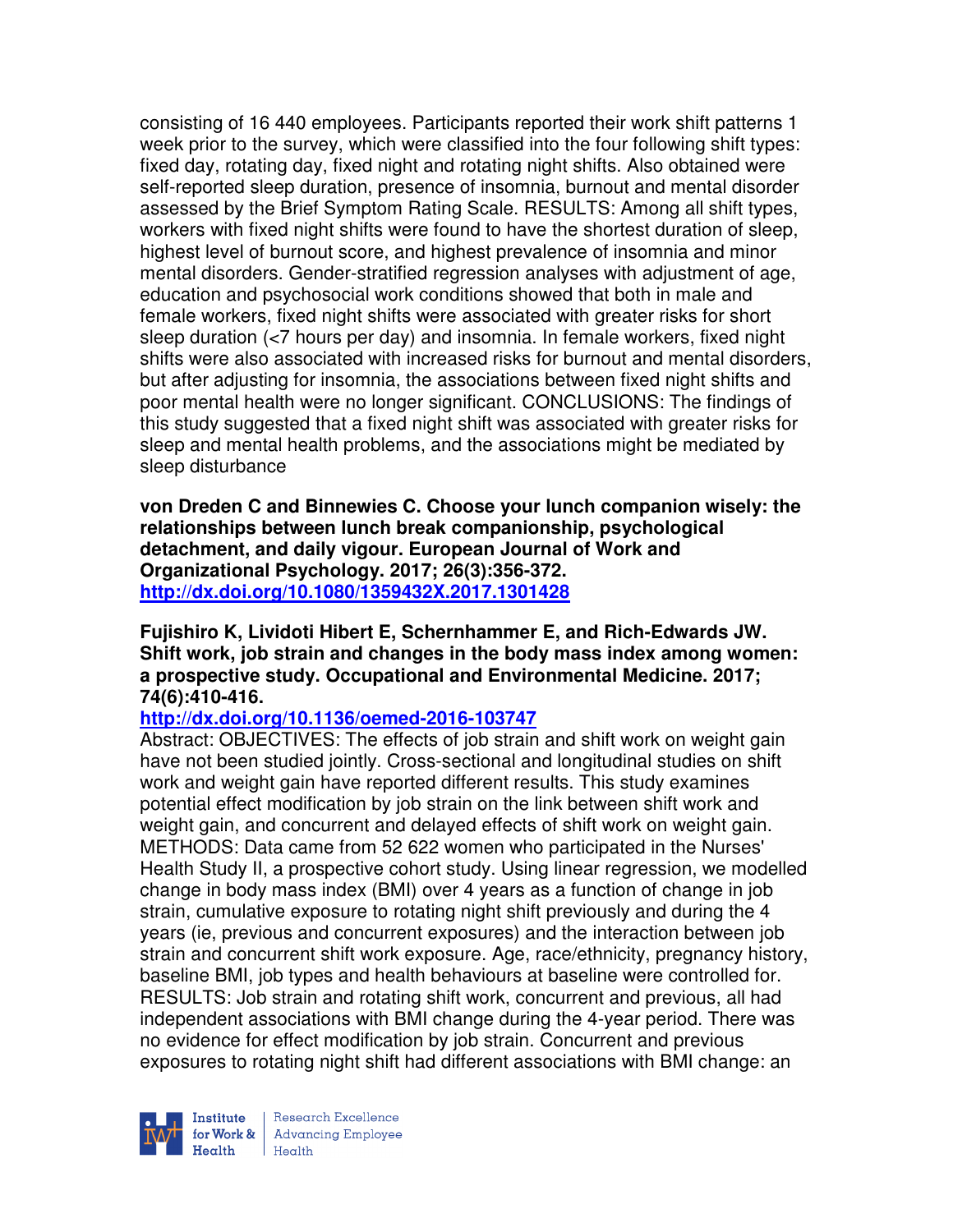inverted U-shape for concurrent exposure (ranging from 0.01 to 0.14 kg/m2 increase), a dose-response for previous exposure (-0.02 to 0.09 kg/m2). CONCLUSIONS: Job strain and rotating night shift work have independent contributions to weight gain. Reducing job strain and supporting night shift workers are both important intervention goals

# **Gantt R. Unsafe behavior: rethinking the concept. Professional Safety. 2017; 62(5):50-56.**

**[doi unavailable on July 21, 2017]** 

**Kuhnel J, Zacher H, de Bloom J, and Bledow R. Take a break! Benefits of sleep and short breaks for daily work engagement. European Journal of Work and Organizational Psychology. 2017; 26(4):481-491. http://dx.doi.org/10.1080/1359432X.2016.1269750** 

**Lipszyc JC, Silverman F, Holness DL, Liss GM, Lavoie KL, and Tarlo SM. Comparison of psychological, quality of life, work-limitation, and socioeconomic status between patients with occupational asthma and work-exacerbated asthma. Journal of Occupational & Environmental Medicine. 2017; 59(7):697-702.** 

# **http://dx.doi.org/10.1097/JOM.0000000000001066**

Abstract: OBJECTIVE: The aim of this study was to compare psychological status, quality of life (QoL), work limitation, and socioeconomic status between patients with occupational asthma (OA) and work-exacerbated asthma (WEA). METHODS: The following questionnaires were administered to participants: Beck anxiety and depression (II) inventories, Marks' Asthma Quality of Life Questionnaire, and Work Limitations Questionnaire. Cross-sectional analyses between OA and WEA subgroups were completed. RESULTS: There were 77 participants. WEA subjects had a trend to higher anxiety scores ( $OA = 9.2 +/-$ 8.0, WEA =  $12.8 +/- 8.3$ , P = 0.07, Cohen d = 0.4). Depression scores trended higher for those with WEA (OA =  $9.6 +/- 10.3$ , WEA =  $13.4 +/- 13.5$ , P = 0.2, Cohen  $d = 0.3$ ). QoL was comparable between groups. WEA subjects had fewer work limitations (N = 50, OA = 25.1 +/- 27.3, WEA = 20.6 +/- 24.4, P = 0.56, Cohen  $d = 0.3$ ) and OA subjects were more likely to have reduced income. CONCLUSION: In a tertiary clinic, there were some modest differences for specific variables between OA and WEA subjects that may help inform management

**Marchand A, Blanc ME, and Beauregard N. Exposure to work and nonwork stressors and the development of heart disease among Canadian workers aged 40 years and older: a 16-year follow-up study (1994 to 2010). Journal of Occupational & Environmental Medicine. 2017; [epub ahead of print]. http://dx.doi.org/10.1097/JOM.0000000000001095** 

Abstract: OBJECTIVE: The aim of this study was to evaluate the contribution of work, nonwork, and individual factors to self-reported heart disease, and to evaluate gender-related differences over a period of 16 years among Canadian



Institute Research Excellence<br>for Work & Advancing Employee<br>Health Health Health Health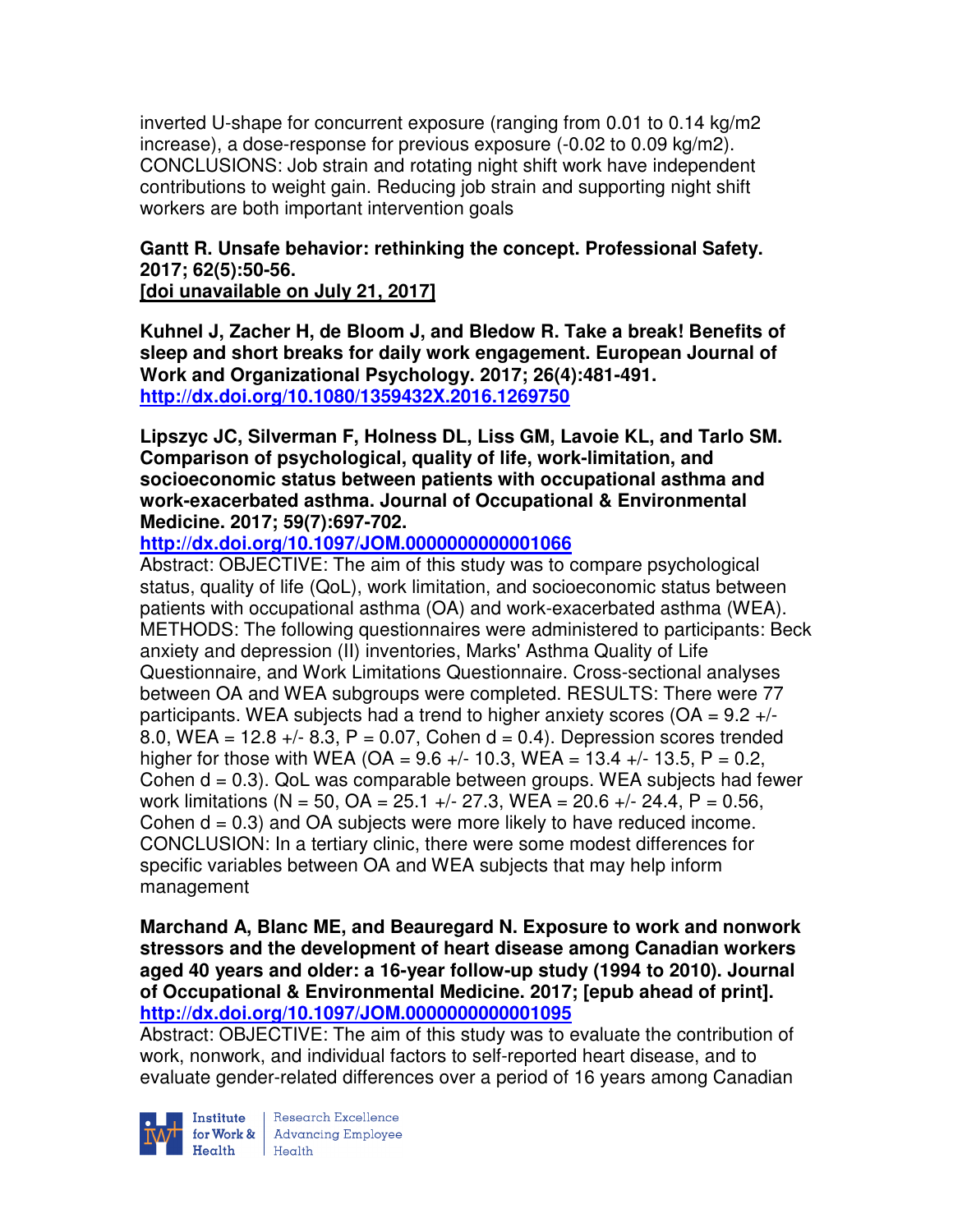workers aged 40 years and more. METHODS: Using the National Population Health Survey (NPHS, 1994 to 2010), we estimated multilevel logistic regression models (N = 2996). RESULTS: Couple-related strains, being a man, age, hypertension, and body mass index, are associated with an increased risk of heart disease. In analysis stratified by gender, physical demands at work and having high child-related strains were associated with heart disease specifically among women. Psychotropic drug use increased the risk of heart disease only in men. CONCLUSION: Our study suggests that work stressors measured by Statistics Canada NPHS are largely not associated with the risk of heart disease, except in women exposed to physical demands at work

## **McCarthy VJC, Cronly J, and Perry IJ. Job characteristics and mental health for older workers. Occupational Medicine. 2017; 67:394-400. http://dx.doi.org/10.1093/occmed/kqx066**

Abstract: Background: Adverse job characteristics have been linked with increased incidence of depression and anxiety in working populations. However, the association between job characteristics and mental health, in an older working population while controlling for personality traits, is less well known. Aims: To examine the association between job characteristics (job demands and job control) and mental health (depression and anxiety) for older workers while controlling for personality traits. Methods: A sample of workers aged 50-69 years were recruited from a primary health care clinic in Southern Ireland. Job characteristics were measured using the Copenhagen Psychosocial Questionnaire; demands (quantitative and cognitive) and control (influence at work and possibilities for development). Personality traits were measured using the Ten-Item Personality Inventory, depression was measured using the Center for Epidemiological Studies-Depression Scale and anxiety was measured using the Hospital Anxiety and Depression Scale. Descriptive analysis, simple and multiple linear regression analyses were conducted. Results: The final sample size was 1025 with an initial 67% response rate. Multiple linear regression analysis showed job characteristics (in particular, job demands) to be significant positive predictors of symptoms of depression and anxiety. The inverse was true for job control variables and symptoms of depression. Neither possibilities for development nor influence at work were associated with symptoms of anxiety. Conclusions: Our findings indicate that despite potential confounders, higher demands at work can impact the worker's mental health negatively. Reducing job demands and encouraging role development may benefit the mental health of older workers

# **Neupane S, Leino-Arjas P, Nygard CH, Oakman J, and Virtanen P. Developmental pathways of multisite musculoskeletal pain: what is the influence of physical and psychosocial working conditions? Occupational and Environmental Medicine. 2017; 74(7):468-475.**

**http://dx.doi.org/10.1136/oemed-2016-103892** 

Abstract: OBJECTIVE: To investigate the developmental pathways of multisite



Research Excellence for Work & | Advancing Employee Health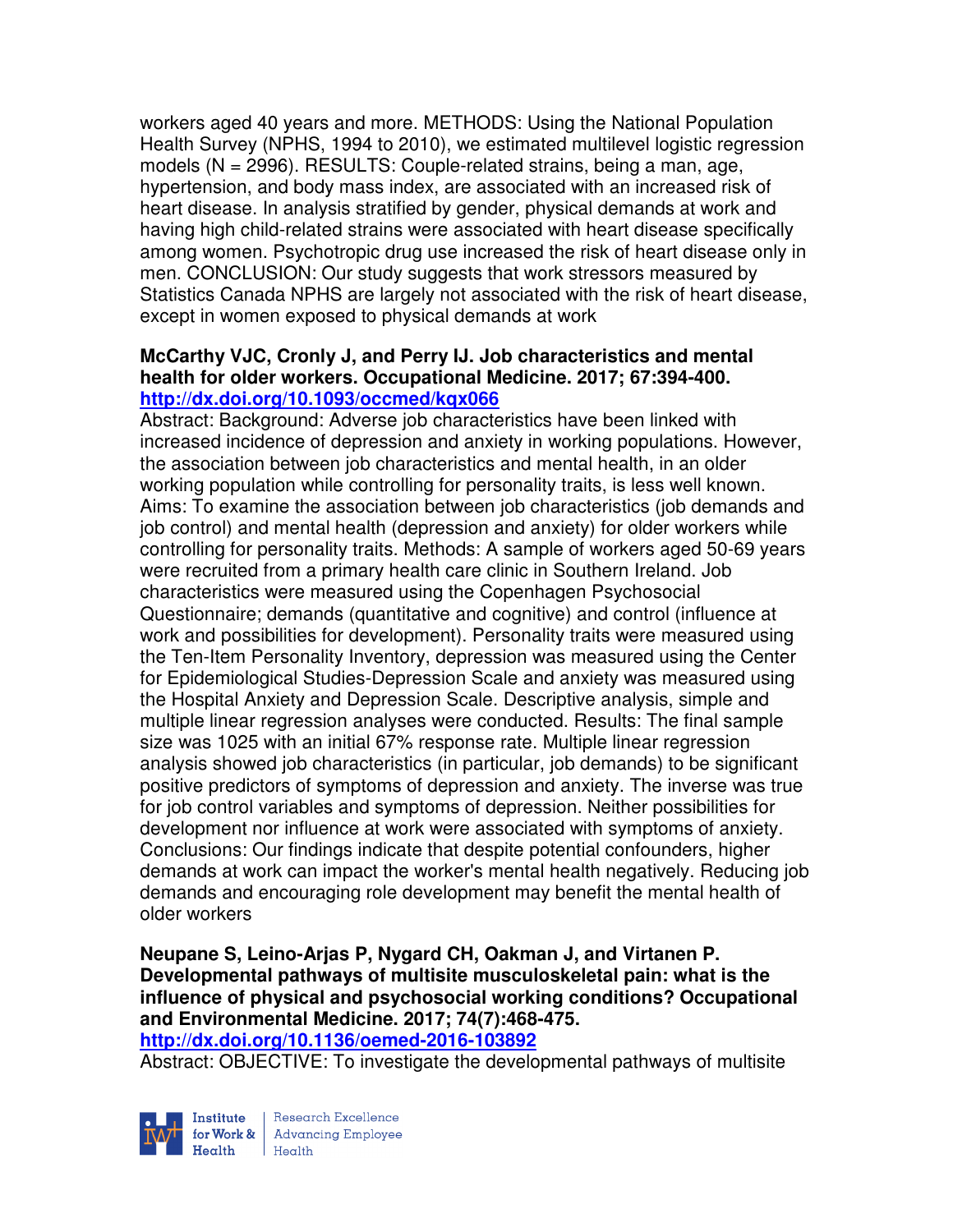musculoskeletal pain (MSP) and the effect of physical and psychosocial working conditions on the development of MSP trajectories. METHODS: The study was conducted among food industry workers (N=868) using a longitudinal design. Surveys were conducted every 2 years from 2003 to 2009. The questionnaire covered MSP, physical and psychosocial working conditions (physical strain, environmental factors, repetitive movements, awkward postures; mental strain, team support, leadership, possibility to influence) and work ability. MSP as an outcome was defined as the number of painful areas of the body on a scale of 0- 4. Latent class growth modelling and multinomial logistic regression were used to analyse the impact of working conditions on MSP pathways. RESULTS: Five MSP trajectories (no MSP 35.6%, persistent MSP 28.8%, developing MSP 8.8%, increasing MSP 15.3% and decreasing MSP 11.5%) were identified. In a multivariable model, the no MSP pathway was set as the reference group. High physical strain (OR 3.26, 95% CI 2.10 to 5.04), poor environmental factors (3.84, 2.48 to 5.94), high repetitive movements (3.68, 2.31 to 5.88) and high mental strain (3.87, 2.53 to 5.92) at baseline predicted the persistent MSP pathway, allowing for poor work ability (2.81, 1.84 to 4.28) and female gender (1.80, 1.14 to 2.83). High physical strain and female gender predicted the developing MSP pathway. High physical strain, poor environmental factors and high repetitive movements predicted the increasing and decreasing MSP pathways. CONCLUSIONS: A substantial proportion of individuals reported having persistent MSP, and one-third reported changing patterns of pain. Adverse physical working conditions and mental strain were strongly associated with having high but stable levels of MSP

## **Pater R. Use leading indicators to derail ergonomic injuries: part 2: set up & apply early indicators of success. Professional Safety. 2017; 62(4):21-23. [doi unavailable on July 21, 2017]**

## **Pollock A, Campbell P, Brunton G, Hunt H, and Estcourt L. Selecting and implementing overview methods: implications from five exemplar overviews. Systematic Reviews. 2017; 6(1):145.**

**http://dx.doi.org/10.1186/s13643-017-0534-3 [open access]** Abstract: BACKGROUND: Overviews of systematic reviews are an increasingly popular method of evidence synthesis; there is a lack of clear guidance for completing overviews and a number of methodological challenges. At the UK Cochrane Symposium 2016, methodological challenges of five overviews were explored. Using data from these five overviews, practical implications to support methodological decision making of authors writing protocols for future overviews are proposed. METHODS: Methods, and their justification, from the five exemplar overviews were tabulated and compared with areas of debate identified within current literature. Key methodological challenges and implications for development of overview protocols were generated and synthesised into a list, discussed and refined until there was consensus. RESULTS: Methodological features of three Cochrane overviews, one overview of diagnostic test accuracy



Research Excellence for Work & | Advancing Employee  $H_{\text{each}}$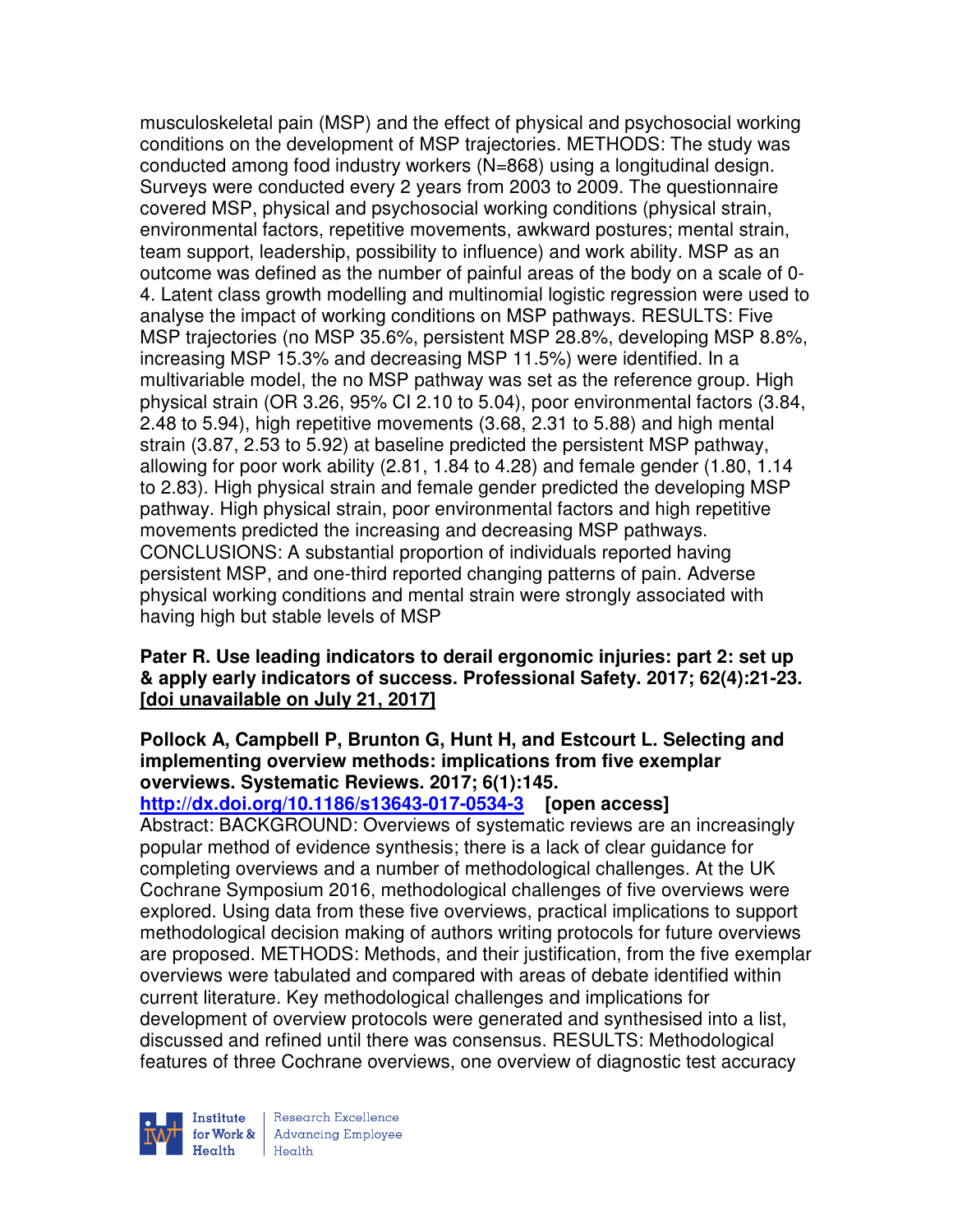and one mixed methods overview have been summarised. Methods of selection of reviews and data extraction were similar. Either the AMSTAR or ROBIS tool was used to assess quality of included reviews. The GRADE approach was most commonly used to assess quality of evidence within the reviews. Eight key methodological challenges were identified from the exemplar overviews. There was good agreement between our findings and emerging areas of debate within a recent published synthesis. Implications for development of protocols for future overviews were identified. CONCLUSIONS: Overviews are a relatively new methodological innovation, and there are currently substantial variations in the methodological approaches used within different overviews. There are considerable methodological challenges for which optimal solutions are not necessarily yet known. Lessons learnt from five exemplar overviews highlight a number of methodological decisions which may be beneficial to consider during the development of an overview protocol

## **Ramos DG, Arezes PM, and Afonso P. Analysis of the return on preventive measures in musculoskeletal disorders through the benefit–cost ratio: a case study in a hospital. International Journal of Industrial Ergonomics. 2017; 60:14-25.**

**http://dx.doi.org/10.1016/j.ergon.2015.11.003** 

## **Robertson MM, Huang YH, and Lee J. Improvements in musculoskeletal health and computing behaviors: effects of a macroergonomics office workplace and training intervention. Applied Ergonomics. 2017; 62:182-196. http://dx.doi.org/10.1016/j.apergo.2017.02.017**

Abstract: Computer use and its association with musculoskeletal and visual symptoms is an escalating concern. Organizations are shifting to a more proactive injury prevention perspective. Accordingly, a macroergonomics intervention consisting of flexible workplace design and office ergonomics training was designed to examine the effects on worker's computing behaviors, postures, and musculoskeletal discomfort, and their relationship to psychosocial factors. Participants were assigned to either group: 1) no-intervention control 2) flexible Workplace-only (WP-only), and 3) flexible Workplace  $+$  Training (WP+T). Observational findings indicate both intervention groups experienced positive, significant changes in improved workstation arrangements and computing postures, with the WP+T intervention group exhibiting a higher, significant change of behavioral translation. Also, significant, positive relationships between observed postures and musculoskeletal discomfort/pain were found. The intervention effect was stronger when management was responsive to workers' ergonomics needs. This study suggests that a macroergonomics intervention can produce beneficial effects for office and computer workers and organizations

**Strickland JR, Wagan S, Dale AM, and Evanoff BA. Prevalence and perception of risky health behaviors among construction workers. Journal of Occupational & Environmental Medicine. 2017; 59(7):673-678. http://dx.doi.org/10.1097/JOM.0000000000001051** 



Institute Research Excellence<br>for Work & Advancing Employee<br>Health Health  $H_{\text{eath}}$